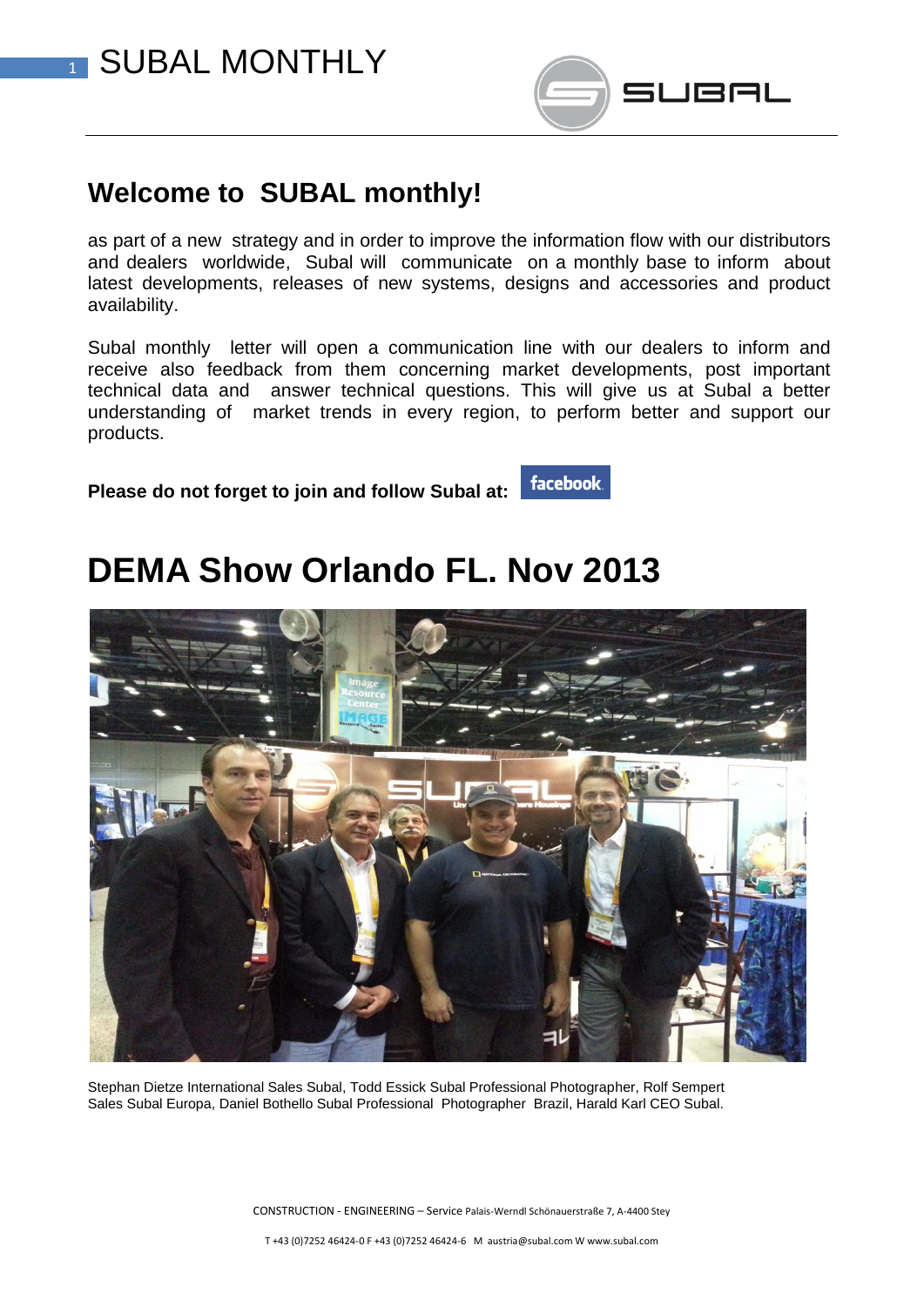



At DEMA Show in Florida, SUBAL booth was the meeting point for world best underwater photographers and also friends. We had time to enjoy with our Subal Pro Photographers from the US: Todd Essick, Brazil: Daniel Bothello, Mexico: Christian Vizl and many others.

Subal presented the lastest on SLR housing developments, like the new housing for Canon EOS-1DX, ND7100, ND600 (same as ND610) and the new Video Housing for Sony FS-700.

We also spent great time with our distributors who joind the DEMA show

#### **It was a great SUBAL family gathering !**

## **New SUBAL ND7100** for Nikon D7100



#### **Features**

- The ergonomic arrangement of all important elements of the housing allows the camera an easy and comfortable operation. ND7100 makes it possible to work with ALL camera functions.
- SUBAL offers for this case 4 different viewfinder systems: The standard viewfinder, GS 180 viewfinder and the WS-45 viewfinder. The 30° **Prism Finder PS-30** has a very comfortable viewing angle of 30°, ideal for video recording.
- All SUBAL viewfinder systems are interchangeable.

CONSTRUCTION - ENGINEERING – Service Palais-Werndl Schönauerstraße 7, A-4400 Stey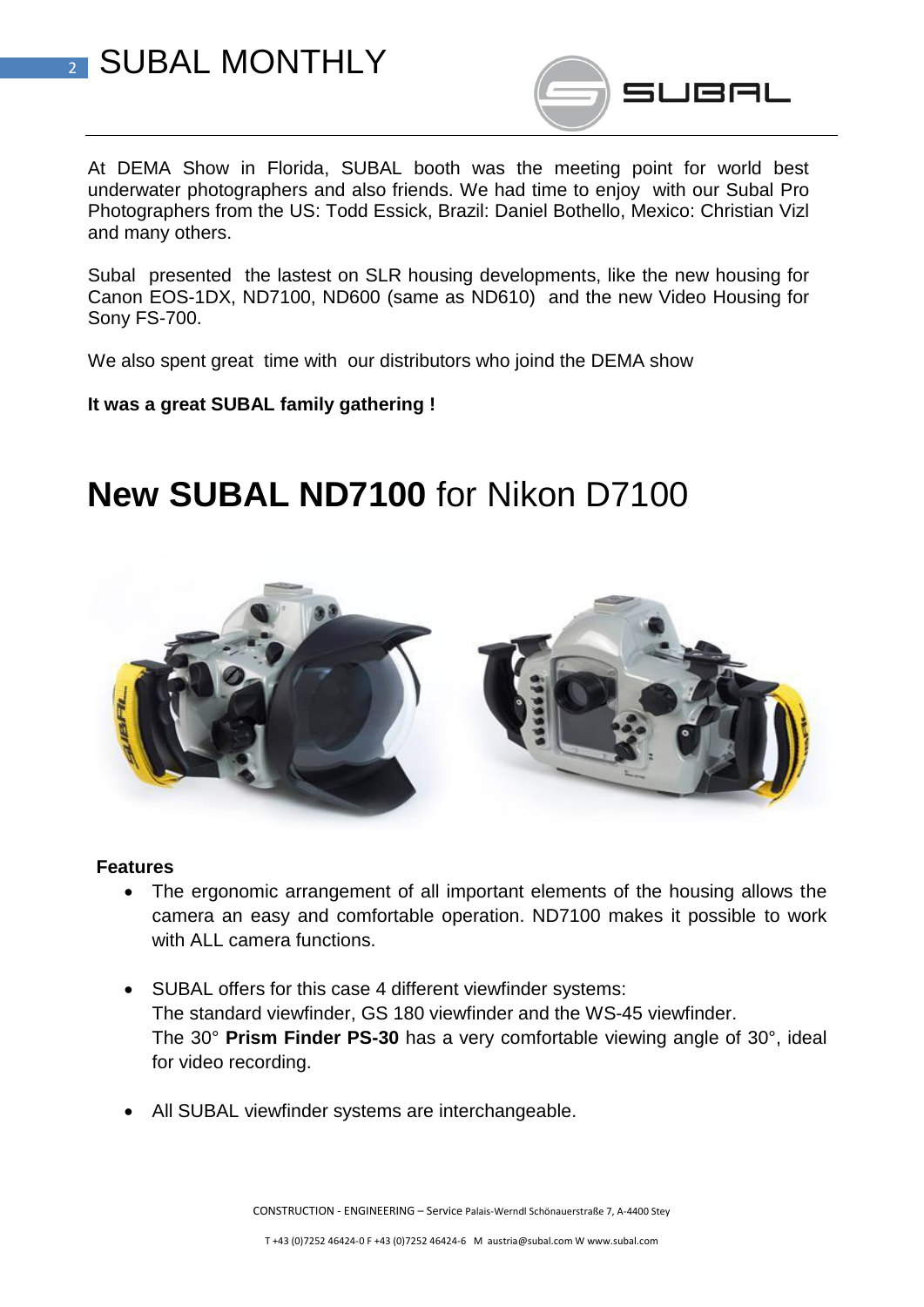

# **SUBAL ND 610** for Nikon D600 and D610



- SUBAL offers for this housing also the 30° Prism Finder PS-30 with a viewing angle of 30 °.
- All Subal housings are made of high quality aluminum, CNC cut from one block, and with a very special way of patented Hard Coating surface hardness and corrosion resistance with 3 layers of powder coating.
- 2 x Sea & Sea fiberoptics ports
- Optional: up to 3 Flash connectors, Nikonos 5pin, IKELITE or S6 Sockets connected in parallel are available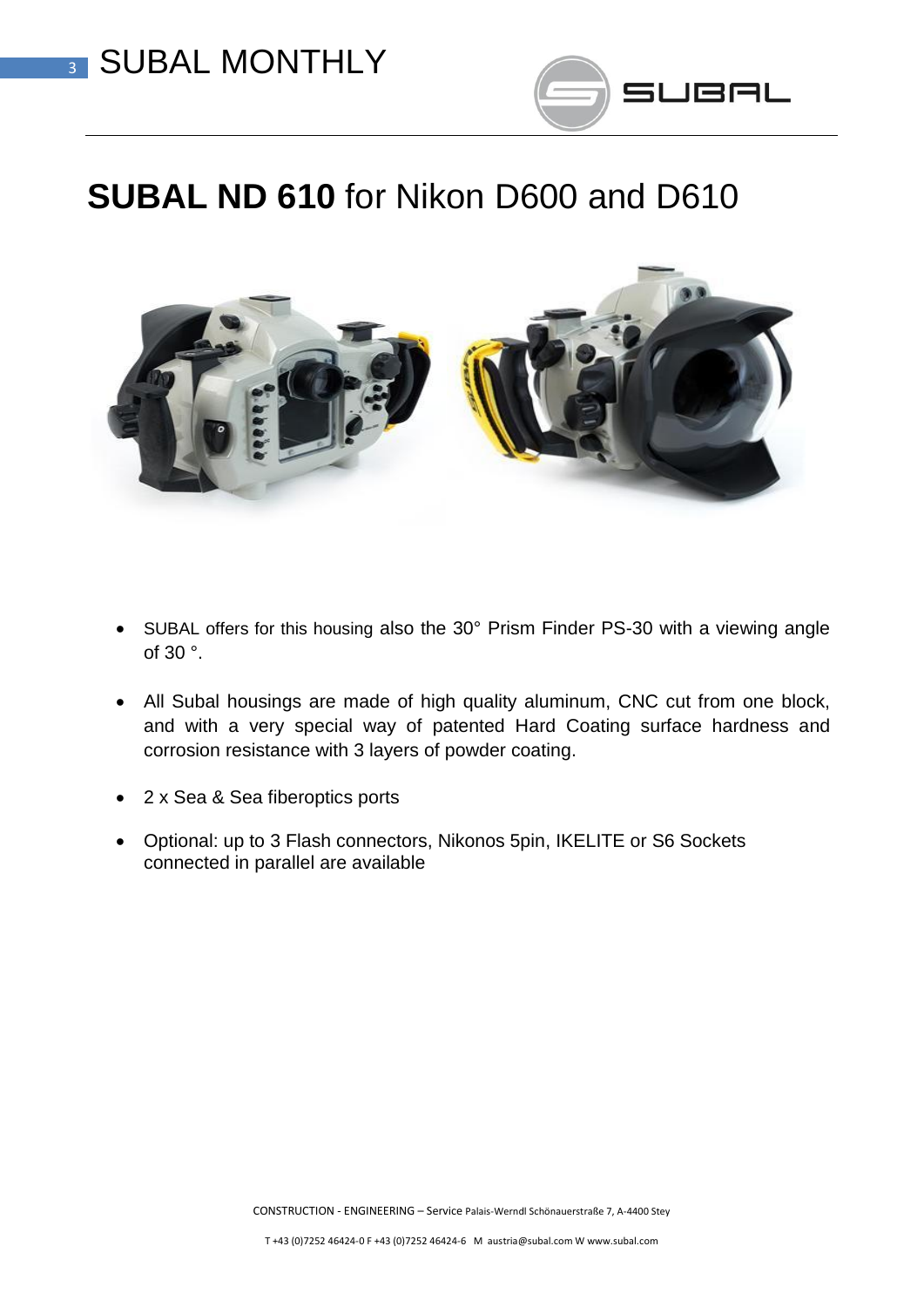



# **New SUBAL Housing coming soon!**

**SUBAL is working very hard to develop new housings for SLR, Compact and Video cameras.** 

**As a world pioneer in underwater premium housing design and manufacturing, SUBAL is always committed to deliver best design, reliability and quality in their products.**

# **SUBAL FS700 for SONY FS700**

The Sony FS700 brings one unique and very exciting feature, the slow-motion mode that allows you to grab 240 frames worth of HD images per second.



#### **New Housing for Sony FS 700 new Sony Video 4K available end of 2013**

- Subal offers 2 Depth versions: 75 Meters and 150 Meters (Black Version).
- Operates via 2 electronic grips and also full Manual controlled
- All SUBAL ports with bayonet size 3 can be used
- Subal housings made of high quality aluminum, CNC cut from one block, and with a very special way of patented Hard Coating surface hardness and corrosion resistance with 3 layers of powder coating
- **Will be ready to deliver January 2014 !**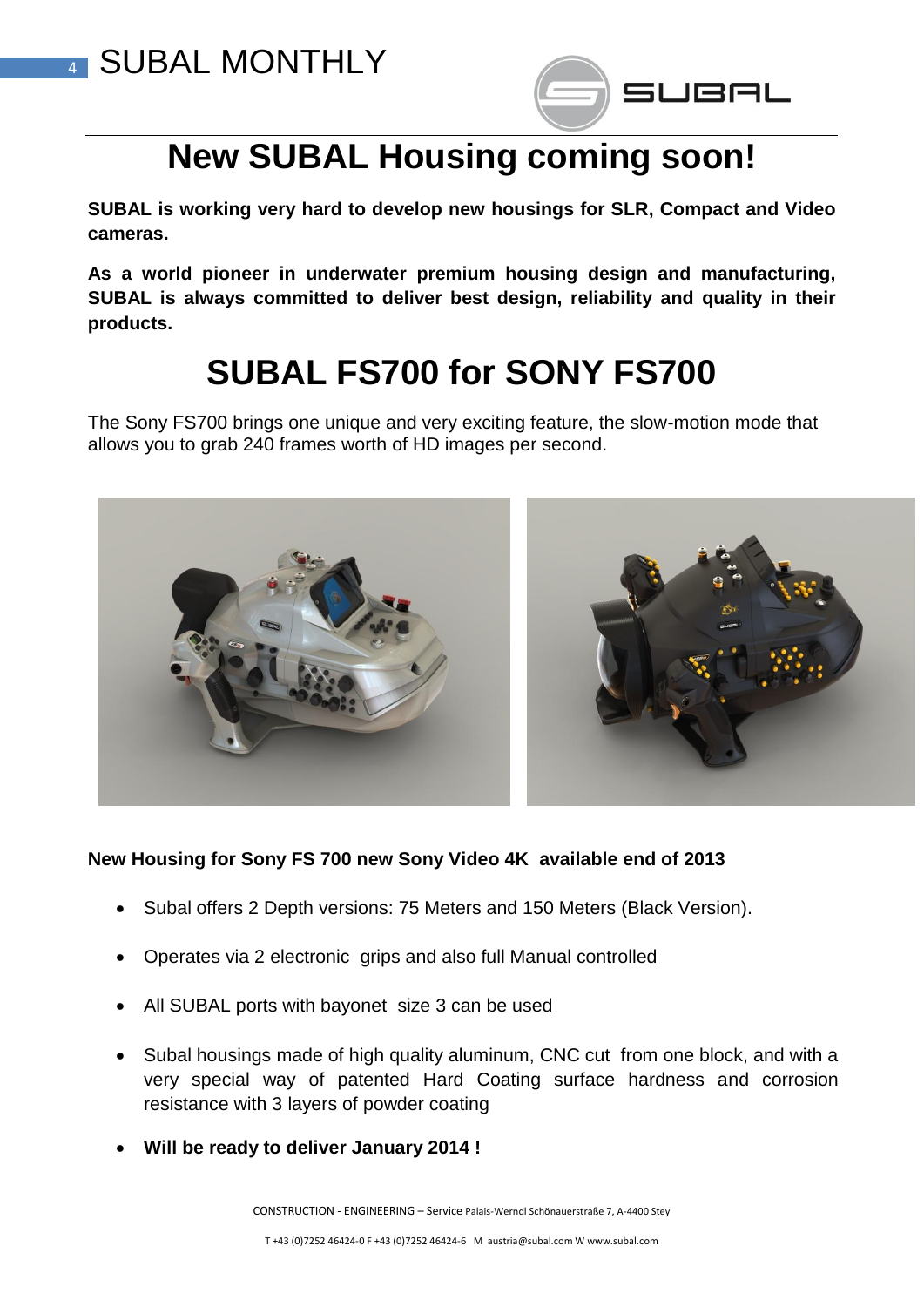

## **SUBAL housing for the Blackmagic Pocket**

The world's most compact Super 16 digital film camera features an elegant magnesium alloy chassis, 13 stops of dynamic range, Super 16 sensor size, high quality Apple Pro Res 422 (HQ) and lossless compressed Cinema DNG RAW recording, as well as interchangeable optics with an active Micro Four Thirds lens mount.





#### **New Housing for Blackmagic Pocket from Panasonic**

This housing has a manual focus controll wheel so it is usable for professonials ( focus ring for the lenses are optional)

2 versions available:

- 1. with standard LCD window as you can see on the picture.
- 2. with 45° prism finder which offers you a very comfortable view.
- 3. HDMI output optional.
- The ergonomic arrangement of all elements of the housing allows the camera an easy operation.
- Seawater resistant aluminum alloy from the block worked through Hard Coating surface hardness and corrosion resistance. 3 Layers of powder coating
- 100 % functions operated
- All SUBAL ports with bayonet mount on this case can be used

**Will be ready to deliver Mid January 2014 !**

CONSTRUCTION - ENGINEERING – Service Palais-Werndl Schönauerstraße 7, A-4400 Stey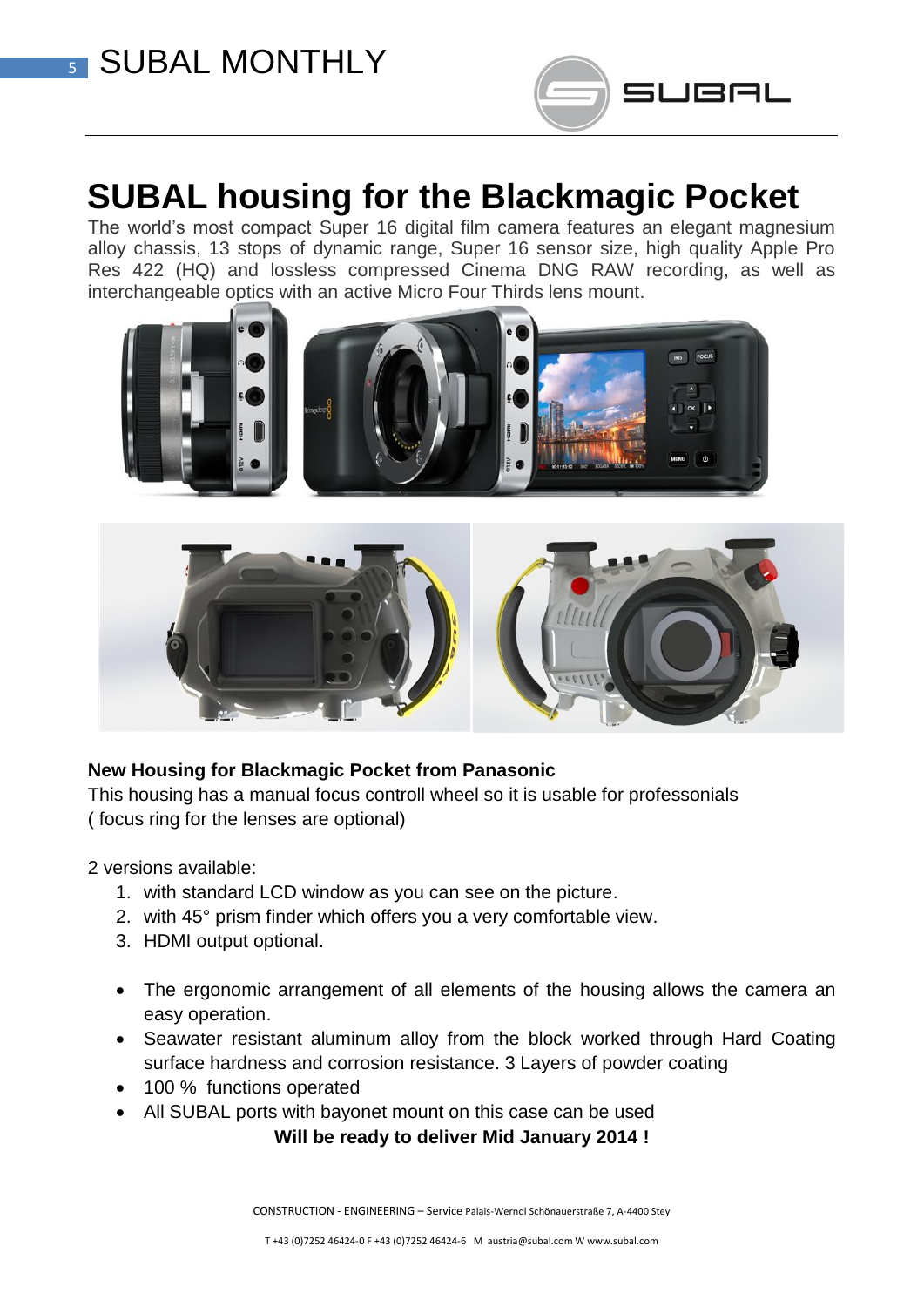### **6 SUBAL MONTHLY**



# **SUBAL CD1 for Canon EOS 1DX**



- The ergonomic arrangement of all important elements of the housing allows the camera an easy and comfortable operation. The new CD1 makes it possible to work with ALL camera functions.
- SUBAL offers for this housing also 4 different viewfinder systems. The standard viewfinder, GS 180 viewfinder, the WS-45 viewfinder and the new 30° **Prism Finder PS-30.** The prism viewfinder has a very comfortable viewing angle of 30°, ideal for video recording. All Subal viewfinders are in a very easy way Interchangeable.
- Housings are made of high seawater resistant, quality aluminum, CNC cut from one block.
- SUBAL high quality patented hard coating surface treatment, to ensure resistance and prevent corrosion, with 3 layers of powder coating.

#### **Will be ready to deliver January 2014 !**